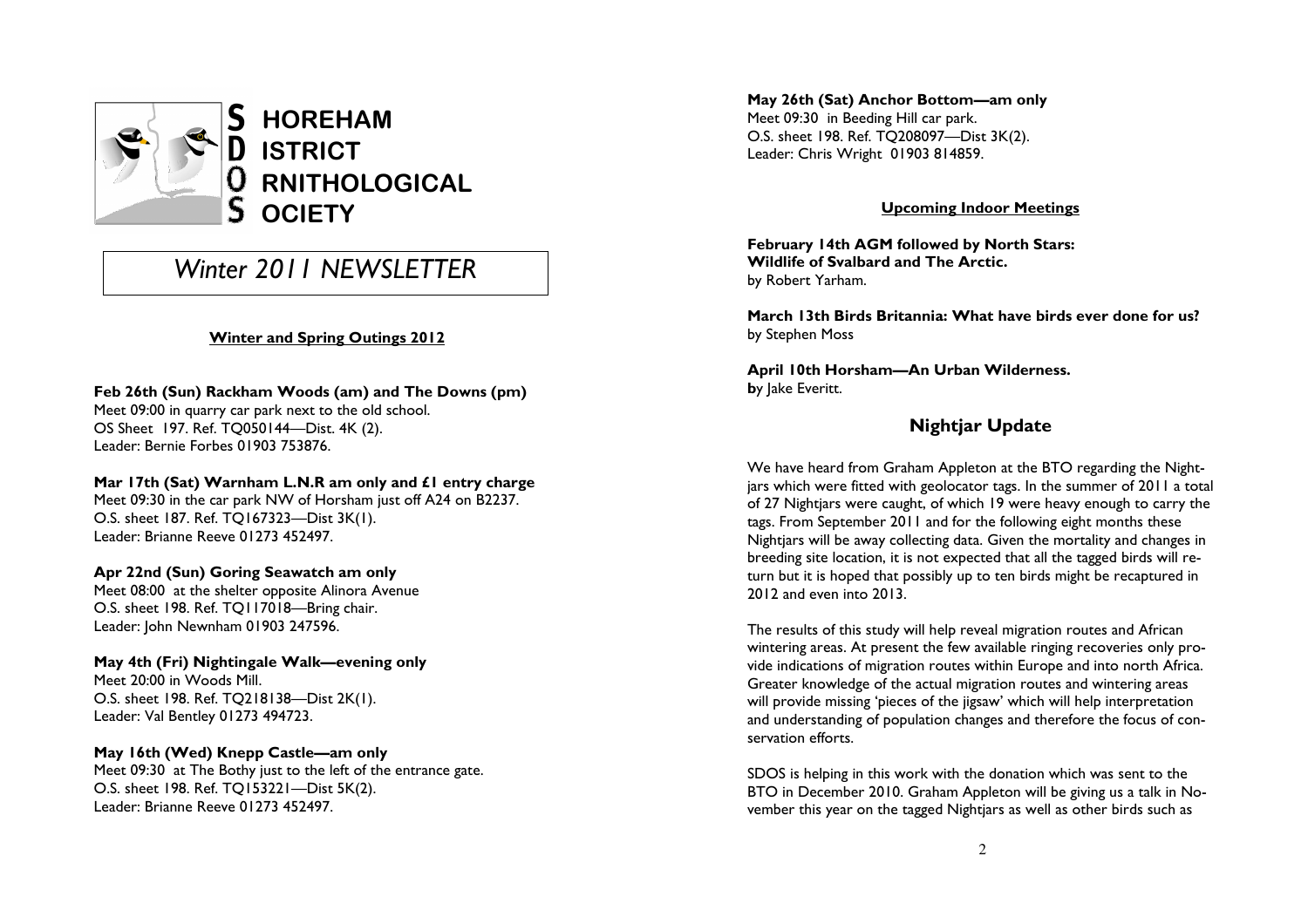Cuckoos and Nightingales, which are collecting data with this advanced technology.

### Sixty Years of the SDOS

Terry Hicks has been making plans about how we might celebrate the SDOS 60 $^{\rm th}$  Anniversary after the success of the 50 $^{\rm th}$  Anniversary book – still a very good read nearly ten years later!

He suggested that we should plant some trees. At our last Council Meeting we discussed some areas where this might be achieved. The Woodland Trust would provide trees as whips but we had to find the planting area. There were two offers near Henfield but both were just outside the SDOS recording area. Cissbury was suggested but was not encouraged by Worthing Borough Council. However John Knight, the WSCC County Ranger was delighted to help when I asked if the Downslink could do with a few more trees. It has been decided to plant three standard Whitebeam (Sorbus aria) in Shoreham. The nearest access point will be the gate by the main lay-by about 300 yards north from the fly-over on the A283. Inside the gate, by a large information board, turn right to an open area about 50 yards away. The three trees (and in time a Bernie/ Dorian bench) will be on the left hand side. We hope to have these trees planted by mid February weather permitting. There will be more information posted on the usergroup.

Later in the autumn we shall plant three more trees, about 300 yards further north along the Downslink in another open area. At present we are considering a Wild Service Tree (Sorbus torminalis), also known as the Chequer Tree, and two Buckthorns (Frangula alnus and Rhamnus cathartica). All these trees have interesting leaves, flowers beloved of insects and berries very attractive to birds. However if any one feels strongly about any other variety do let us know. This means there will be six trees, one for each decade of the SDOS. Finally, we shall be using some of the donations given in memory of Peggy Allen, wife of our second President, Stanley. She had a particular love of trees, which featured in her paintings, so it is very fitting that her money should be used in this way.

#### Brianne Reeve

## "Fifty Years of Birdwatching" Book

The Society's own book "Fifty Years of Birdwatching" which was published to celebrate the Society's Golden Jubilee in 2003 is still available and represents "a jolly good read". No member should really be without one on their bookshelf! Its 200 pages are packed with interesting articles, information, photographs etc.

Originally priced at £15 copies are now available for a mere £5. Probably the bargain of the year! Hurry whilst stocks last!

Copies can be purchased at any indoor meeting or from: Hon. Treasurer 41 St. Lawrence Avenue Worthing, BN14 7||

## SDOS Car Stickers

The Society's stylish car stickers are still available for a mere £1 (incl. postage) and can be purchased at any indoor meeting or from: Hon. Treasurer 41 St. Lawrence Avenue Worthing, BN14 7JJ

## Outing Reports

Friday 14th October Cissbury Ring Leader Bernie Forbes

Nineteen members of the Shoreham and District Ornithological Society (SDOS) gathered in the car park north of the ring for a midweek walk. A lovely bright chilly morning with blue sky and easterly wind, conditions just right for visible migration. On the walk up the east side small parties of Siskin and a few Redpolls could be heard moving overhead and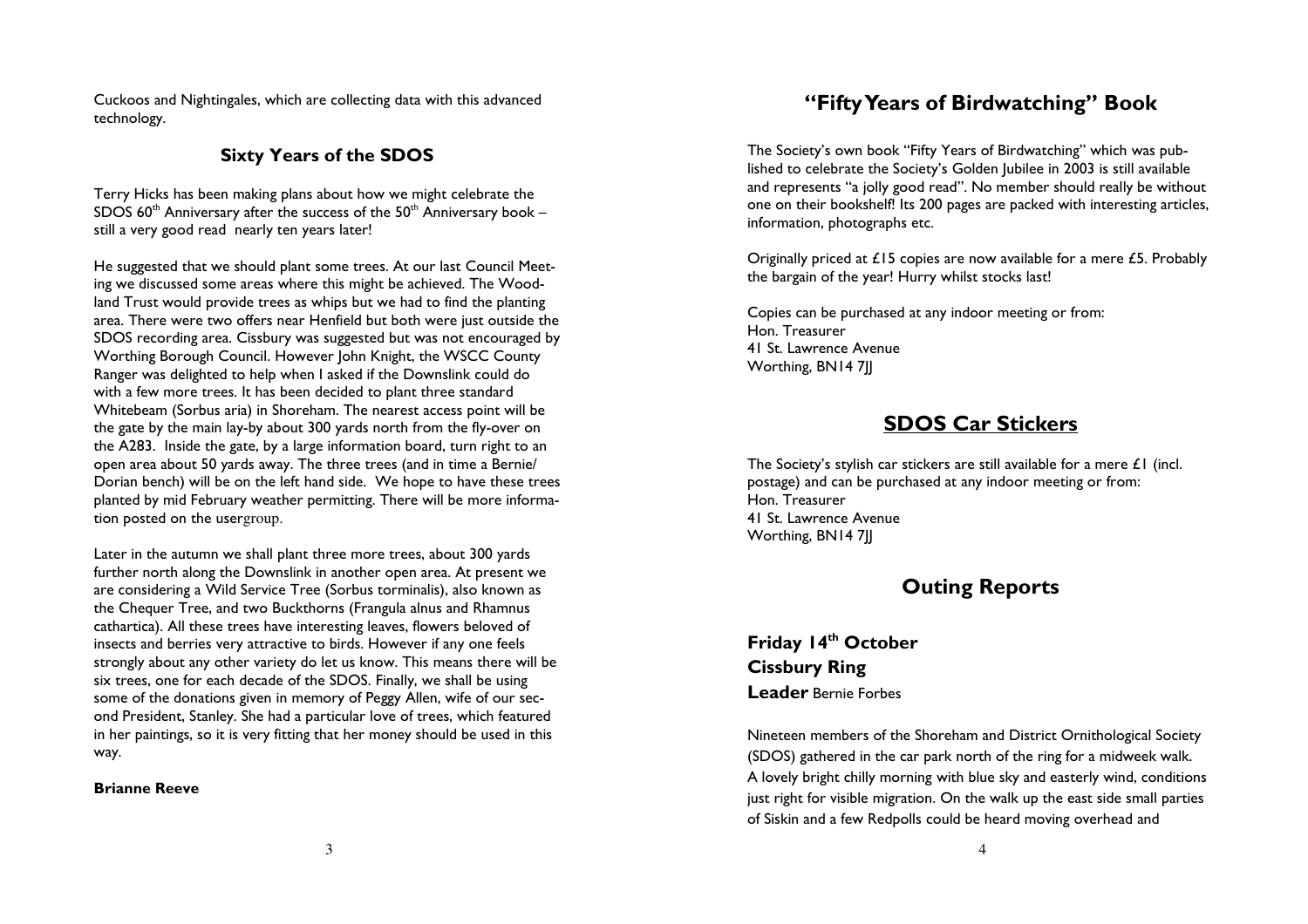Crossbill were just heard calling although not located. Still a few Chiffchaffs giving out the "huwitting" contact call; again many remaining unseen in the bushes. At the top of the hill overlooking the Rifle Butts three Redpoll were seen feeding with Greenfinch, Chaffinch and Goldfinch managing to get brief scope views and a few Yellowhammers sat up in the surrounding bushes.

 A ringtail Hen Harrier flew suddenly west fairly close-by before being seen off by the local corvids. In the gorse on the top of the ring four Wheatear and a small flock of Meadow Pipit were found. In the bushes around the southern Yew Tree two Ring Ouzels were feeding with Blackbird and Song Thrush; the ouzels were very flighty and took off heading north before turning back and dropping down into thick cover. Also in the area Bullfinch, Long-tailed Tit and three Stonechat. A few of the group glimpsed a Merlin that suddenly flew right alongside a Kestrel.

A couple of distant Common Buzzard and a close Sparrowhawk were being watched when the "chip-chip" call of Crossbill was heard and three birds flew overhead going east. Some of the group opted to return to the Ring Ouzels where they obtained better views whilst the rest of the party returned to their cars, finding another couple of Wheatear in the field by the car park and another flock of Siskin moving east.

Saturday 15th October Climping Beach Leader Clive Hope

Ten members met up at Climping beach car-park on Saturday morning in dry, rather cloudy but gradually improving weather. The wind had lessened from recent days and so made for a pleasant walk first eastwards, as far as the track that runs north past the horse paddock, and then west along the beach to Poole Place. The first birds were confiding Wheatears, which eventually totalled about eight, and a flock of some 20 Turnstones close by on the beach. Large numbers of finches and other species were on the move mostly heading west; Linnets, Goldfinches and some Siskins as well as good numbers of Meadow Pipits, Swallows and a few House Martins. Over the fields a large party of Skylarks showed distantly and in the lane a Chiffchaff, two Stonechats and several Dunnocks and Robins showed well . A couple of Herons lumbered over. A single Grey Wagtail passed west while offshore eight Brent Geese and two Gannets did likewise. On the sea were two Great Crested Grebes and a smart adult

Mediterranean Gull. Three Sandwich Terns were briefly seen, one returning east later. Kestrels and Buzzards were in evidence as the morning progressed and a few caught a glimpse of a Sparrowhawk. More accommodating was a Green Woodpecker perched in a small tree. Returning through the small wood Goldcrest and tits were added to the day's list which also included the four commoner gulls and Cormorants. Though nothing particularly rare was encountered good views were had of most of the birds and the pleasant company made for yet another enjoyable outing.

## Friday 11th November Impromptu Walk at BurphamLeader Bernie Forbes

Eighteen members and guests of the Shoreham District Ornithological Society assembled at the viewpoint In Peppering Lane Burpham at 1345hrs for an impromptu walk around The Burgh. Despite a very dull afternoon with poor visibility spirits were running high with the Red Kites over the distant eastern ridge although soon lost in the murk!

On the walk up a ring-tailed Hen Harrier was watched hunting the game strips and chasing and missing a small bird and plenty of Grey Partridges calling. Near the dew pond the Rough-legged Buzzard was glimpsed and came closer, where the group had cracking views as it hunted on the wing and frequently hovered. It sat on top of one of the green seed bins and then in a tree and gave prolonged scope views before it took flight and then went into one of its hovering periods affording long views and showingall the critical ID features for this species.

Another ring-tailed Hen Harrier and a Red Kite were encountered on the way back to the cars; a covey of a twenty Grey Partridges shot over the footpath in front of the group. Everyone was highly delighted with this downland walk despite the very chilly south-east wind.

Sunday November 6thWaltham BrooksLeader Bernie Forbes

The Sunday afternoon walk at Waltham Brooks attracted a large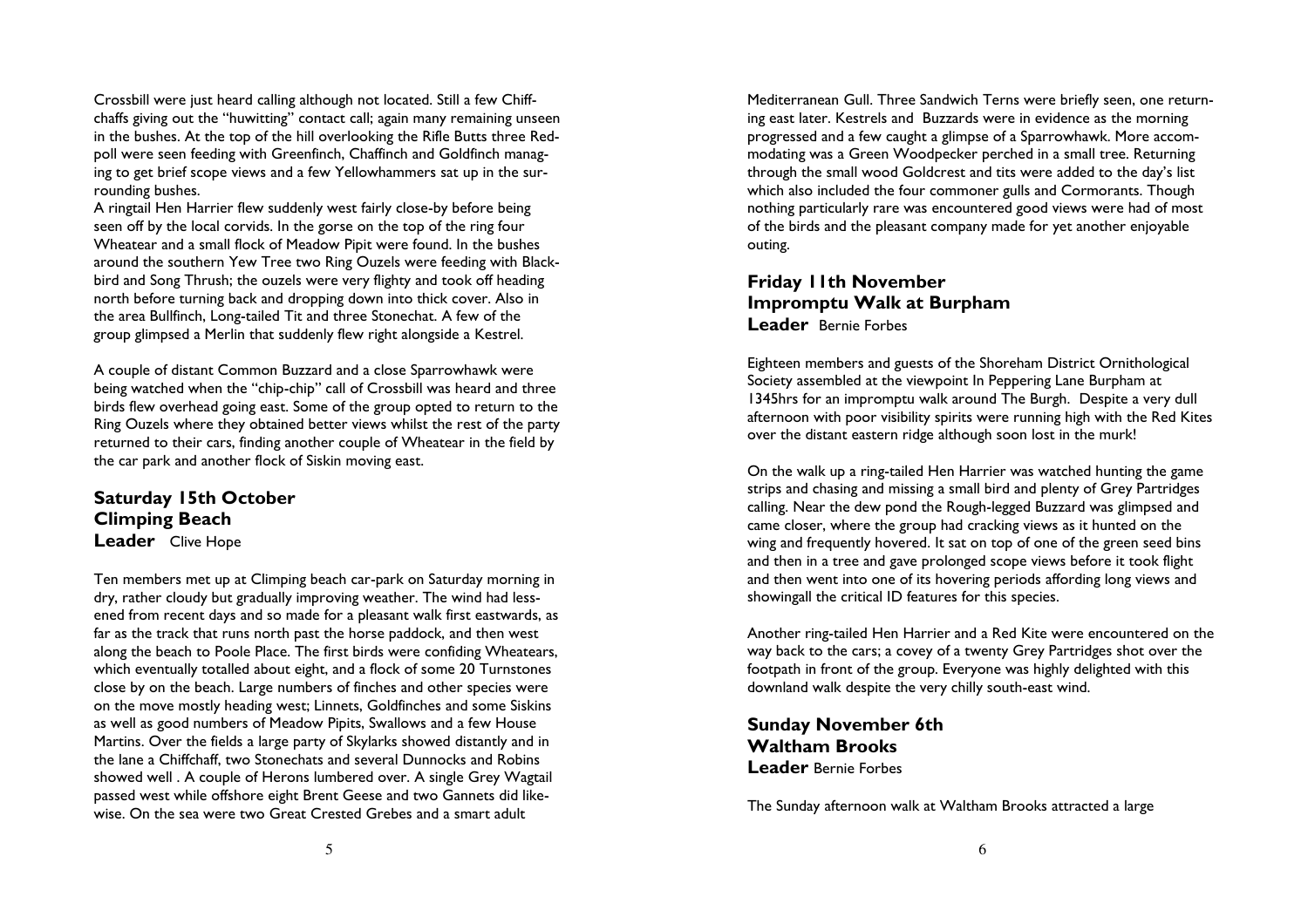gathering of eager birders, setting off just after 1400hrs for a stroll along the river bank! The water meadows were relatively quiet although the rank grass looked perfect for a few skulking species. On the walk out Long- tailed Tits were heard calling and a couple of Reed Buntings flitted amongst the reeds.

Two Stonechats were seen although they quickly melted away in the tall lush grass. On the open water Wigeon and Teal could be heard calling as well as quacking Mallard. We found a convenient spot on the river bank and scanned the endless habitat along both sides of the river; a delightful Red Kite flew over high being mobbed by a few corvids, the kite a species that is really becoming a daily occurrence in parts of the county.

Out on the brooks a solitary Common Buzzard was sitting on a fence post and Sparrowhawk flew low and was soon lost to view. Seven Fieldfare flew high south and then returned joining a flock of 20 or so sitting up in dead trees giving us good scope views. A flock of waders were spotted flying high and, although a long way off, were identified as Common Snipe.

During the rest of the afternoon a few pairs of Common Snipe moved around the brooks. Two singing Cetti's Warbler were heard as they belted out their loud song trying to impress a lurking female perhaps although they remained well hidden in the thick ground cover. Just after 1600 hrs, as we watched the sun slip behind the South Downs and walked back to Greatham Bridge in the gathering gloom, a Peregrine flew over the river heading south presumably going to roost.

The group slowly dispersed with a few keen birders still chatting away and scanning the brooks—a Barn Owl hunting along the river bank was seen by some. A few remaining members had a magnificent Short-eared Owl hunting the meadows which came very close and, even in the poor light, showed the delicate underwing pattern. Finally, a Tawny Owl was heard.

December 30th Fort Haven, Shoreham Leaders SDOS Committee

Eighteen members of the Shoreham District Ornithological Society

gathered at Fort Haven car park for the annual post Christmas walk in the local area. In the harbour entrance a Guillemot was active as it swam out to sea and up on the Power Station chimney one of the Peregrines was sitting by the nest box. Off the east arm an adult Shag was diving and offshore a distant Red-throated Diver flew west,. No sign of any Purple Sandpipers on this occasion, just a few Turnstones and single Rock Pipit.

The group then moved on to Widewater and walked west along the coastal path finding the confiding Snow Buntings feeding on the beach near the grain pile. Once again, despite all the crowds and the occasional disturbance, they remained faithful to a small area of shingle. Offshore a pair of divers moving west were identified as Red & Black throated Diver with good comparison being made on structure and colouring. On the sea a few Red-breasted Mergansers and Great-crested Grebes. On the walk back a skittish Rock Pipit appeared on one of the rock groynes and on the lagoon several Little Grebes and Little Egret were seen. Sea watching off the beach huts produced a single female Common Scoter and another Black-throated Diver which was preening itself on the sea before quickly diving and disappearing.

Sunday January 8th Henfield Farmland and River Walk **Leaders** Val Bentley and Nigel Parsons

On Thursday the water level east of the Adur near Betley was covering the walkway of the bridges near Chates, by Friday it had dropped so that the bridges were passable; Saturday just a damp field! On Friday between the southern section of the Downslink and Rye Farm there were a couple of Bewick's Swans, some Pintail & Shoveler . A final recce on Saturday at 08:15 found that a shooting party had just started blasting away so everything had disappeared apart from the decoy ducks and geese. So things did not bode well for the 18 who met at Henfield for the SDOS walk! Hence walking northwards in the hope that the area around the fishing lake north of Betley would still have some water - Pintail, Wigeon, Teal, Lapwing and Black-tailed Godwits were there on the SOS Bird Race on the previous Monday, but that had all drained away too, and though there were Wigeon and Teal on the lake itself, there was no other wildfowl around. Whilst trundling up the old railway track, still with bushes full of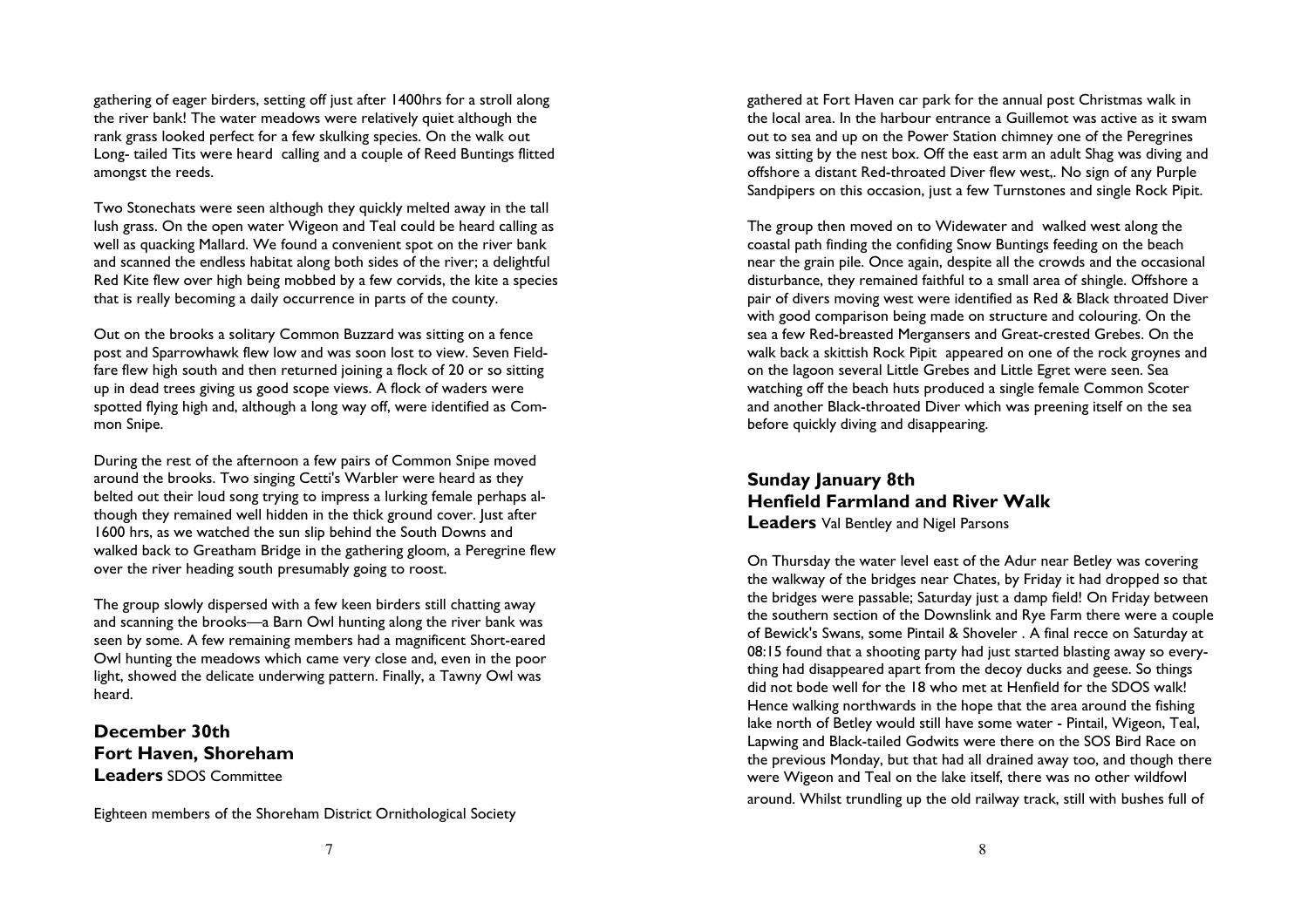sloes, a Song Thrush was heard singing beautifully, plenty of Fieldfares and Redwings were seen and most of the group got excellent views of a smart male Bullfinch. Arriving at the fishing lake the group found SDOS member Dave Buckingham, who had just seen a Peregrine! A Buzzard was sitting in a tree and 'scoped nicely.

Half of the party decided to loop back along the river rather than walk straight back to the car park, and in the damp field mentioned earlier, a Reed Bunting showed well on a bush, and then the best moment of the day turned up. A Short-eared Owl flew up from the field, and almost immediately afterwards a fox was seen running across the field towards the northern hedge.

## Sunday January 15th Beeding Brooks

**Leader** Terry Goble

Seventeen members of the SDOS group met at 2pm in Pound Lane to explore the Beeding Brooks. It was a gloriously sunny winter's afternoon, with only a slight breeze, which made the day feel almost warm! The conditions were very much easier underfoot than normal for this time of year as the ground was mainly dry. The stiles had also been improved from previous years making the brooks much more accessible. The birding was mixed with over thirty species in the three hour walk. A few species were missed (where have the Barn Owls gone???) and the lack of standing water meant that the Bewick's Swans and other wildfowl had moved on.

As we started out we very soon were watching Blackbirds, Fieldfares and Redwings in the same hawthorn hedgerow; a Song Thrush was heard but not located. Along the lane leading north to the brooks a few common woodland species were picked up such as, Blue and Great Tit, Robin and overhead common corvids, Woodpigeon and Collared Dove. The Cetti's Warbler that had been calling all week remained silent and out of view, which was a shame. Walking out onto the brooks we had more mixed flocks of thrushes and Starlings wheeling around and looking panicky. We searched for a raptor but didn't see any, but the flock looked decidedly jumpy.

Some members watched a Stonechat feeding from its perch, but it quickly disappeared when the group gathered to watch it. Normally a relatively common sight over the brooks, Stonechats have been very scarce the last few winters. Further on a sleepy Short-eared Owl was located in a hawthorn roost. The owl was partially obscured but in bright sunlight as it snoozed. After enjoying the owl we finally located the mixed flock's nemesis in the shape of a Peregrine scything through the flock. It appeared to miss its target and powered off east, presumably towards the cement works. A pair of Lapwings flying overhead were observed as we set off to the river.

The group made its way up onto the river bank and from this vantage point we scanned the brooks and the local N.R. A few common birds were picked up including Mute Swans, Black-headed and Herring Gull, Chaffinch and Meadow Pipit. A distant Kestrel located roosting in a hawthorn was identified after a little debate as it was fluffed up and lookeddecidedly owl-like.

A Sparrowhawk flew over the river adding to the anxiety of the flocks of smaller birds, but it carried on going east until out of view. As we strolled down the river bank we picked up a Short-eared Owl hunting over the brooks. Initially it was quite distant but did come in closer for all to get good views. At another stop on the bank we were able to watch Grey Heron (one particularly strikingly marked individual) and distant Little Egret (which later flew overhead giving close views). A Buzzard was seen but was being constantly harried by corvids and was unable to settle, eventually flying off north. Walking further along the Adur banks small parties of Skylark and Meadow Pipits flew up in front of the group and flew off to settle in the fields. Overhead squadrons of Cormorant were coming into roost.

Making our way back to the start we stopped in the small copse where Tawny Owls are often heard but remained quiet on this evening. Goldfinch and Pheasant were added to the list amongst more of the commoner tits and finches and Robin. As the evening closed in the Jackdaws began to fly over to their roost. The Jackdaw roost was lighter than usual with smaller groups going over to Small Dole. The Jackdaw roost can sometimes be quite spectacular with hundreds of birds converging to roost. At this point the group dispersed to go and warm their cold toes, after a very enjoyable outing.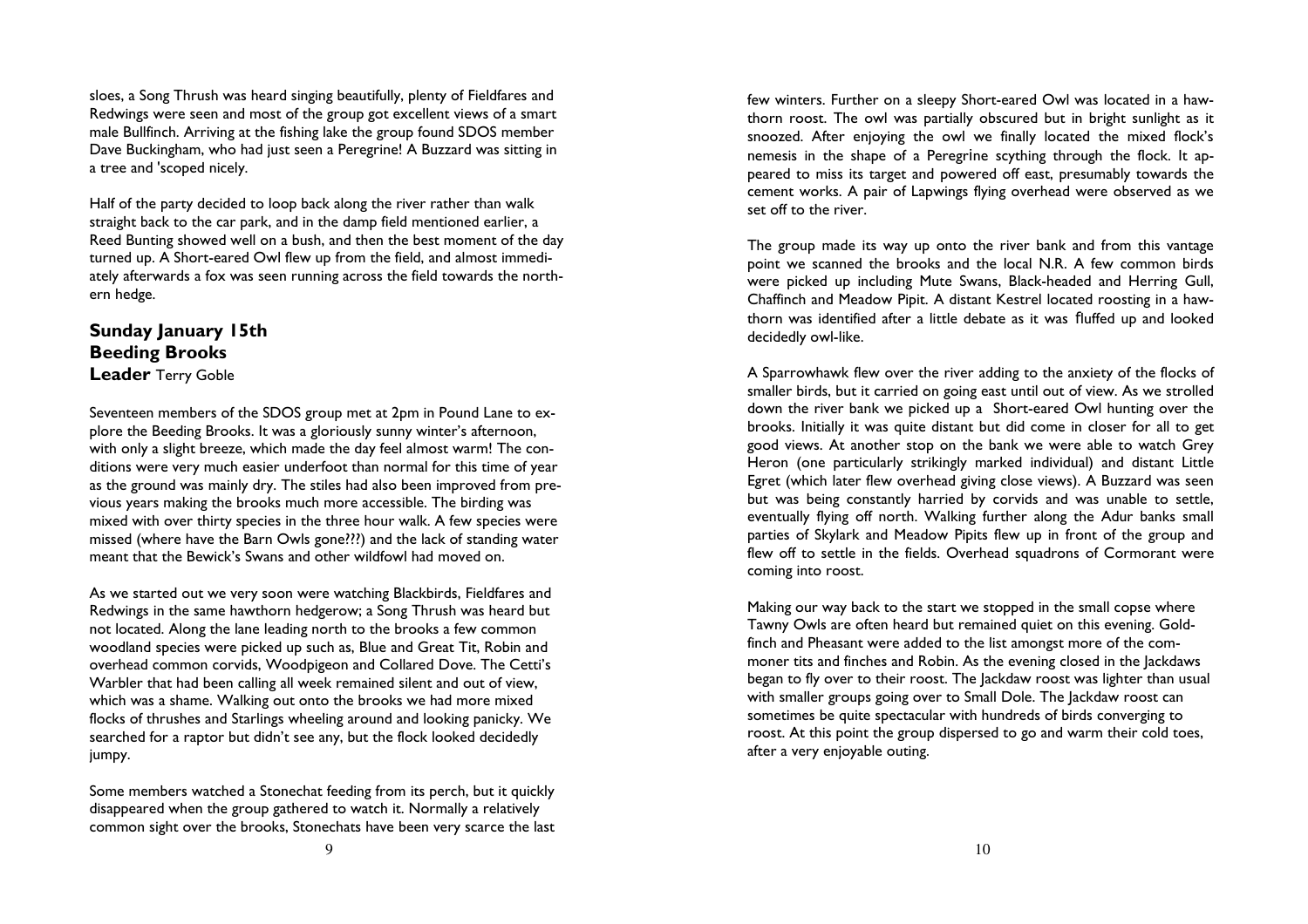### A "Saga" holiday with birds in mind

When a friend suggested a week in Spain where the temperature would be about 20 degrees Fahrenheit the idea seemed a good one. When the place suggested would be quite near to the Donana National Park in Spain, then the answer was definitely "yes please". And so we found ourselves being driven from Faro airport across the border into South Western Spain on 5th January this year. Modern travel these days transports us so quickly to another climate, and coming from the UK in wintertime, it was a great delight a few hours later to see the Storks had returned to their nests. Apparently they lay their eggs at the end of January and their chicks spend the next three months in the nest being fed. Their favourite nest sites were on top of pylons where special flat metal plates could be seen. Whether this is deliberately to encourage the storks to nest I know not, but there are a huge number of pylons across fields and marshes in this area. This was a reasonably priced Saga holiday and we stayed at Hotel Barcelo at Punta Umbria right on the beach, with our room overlooking the sea. Soon we were sitting on our balcony in warm sunshine watching the occasional Sandwich Tern patrolling the tideline calling for it's friend Erik!

On the second day during a short walk from the hotel through the Stone Pines (Pinus pinea) growing amongst the sand dunes we found several Sardinean Warblers and Serins. This holiday was getting better and better. It was an early start for our booked trip to the Donana National Park. We were driven to El Rocio, a tiny village of white houses where we boarded one of the green high wheeled buses which are the only vehicles allowed inside the park. This is a place where everyone gets about on horseback. There are no concrete roads just sand tracks. Outside each house is a railing to tie horses to. Even the pubs have tables at a height where horse-riders can have a drink without getting off. Small children learn to ride before they even ask for a bicycle, and many festivals involve residents and often horse riders from far and wide dressed in traditional costume taking part, such as a special pilgrimage-fair which takes place at Whitsun.

The eco system of the Park is carefully managed primarily to protect the very rare Iberian Lynx which we were told were very few in number living in this 50,720 hectare park. We started noting the birds on a somewhat depleted lake including Flamingos, Spoonbills, Glossy Ibises and

Purple Swamphens. Soon we were driving slowly through the pine woods when suddenly two people shouted they could see a Lynx. All eyes focused on a bush where it was last seen when suddenly the driver slowly slewed the bus across the path and this rarest of all animals slowly crossed in front of the bus. Wow! Fantastic! We had an amazingly long look at an animal we were told was rarer to see than winning the lottery. It wore a tracking collar, and with its distinctly pricked ears it was a very beautiful member of the cat family. Apparently their main diet is rabbit which are getting very scarce due to myxomatosis and other factors. Our comment was that we could possibly arrange for a shipment of rabbits from this country.

Marshland is another important habitat of the reserve and which is normally flooded at this time of the year. No rain had fallen since November so of course the ground was hard and dry. A Black-shouldered Kite was seen hovering, and further along we were shown huge flocks of Greylag Geese of which they are very proud as these birds come for the winter from Scandinavia. Three Red Kites were seen pulling at a carcass of a Little Egret with white feathers floating everywhere. Two Little Owls were seen, a Raven and plenty of brightly coloured Stonechats. We stopped at a lake and found Avocet, several Great White Egrets, heard Chiffchaffs calling and overhead three Cranes. After a coffee stop the bus started the return journey somewhat quicker than before. Suddenly upon noticing a bird in a bush I yelled at our guide (rather loudly and commandingly!) "Stop! Stop the bus and let's go back to those bushes". I am sure the driver wondered why I was shouting, but he dutifully backed up. At this point I was slightly worried that the bird might have flown by then, but no there it was – phew! - and a lovely Great Spotted Cuckoo it was too. After watching it for a few minutes we started off again, but again stopped to watch a rare Spanish Imperial Eagle and a Griffon Vulture side by side, slowly drift overhead. It had been a wonderful morning, and my bird list was growing with superb species. The afternoon was spent being taken to other areas in the outer parkland picking up Azure-winged Magpie, Night Heron, Black Redstart, Kingfisher and others. Another trip we were able to book though the Saga representative at the hotel was a half day tour of the local River Odiel marshes with a local enthusiastic birdwatcher called Manu. This large marshland area sits next to the petro-chemical port of Huelva where Christopher Columbus sailed from in 1492 and returned in 1493. Black-necked Grebes, Dunlin, Yellow-legged Gulls (plenty of these), a Fan-tailed Warbler, more Flamingos, an Osprey, Stone Curlew, Common Sandpiper, and Marsh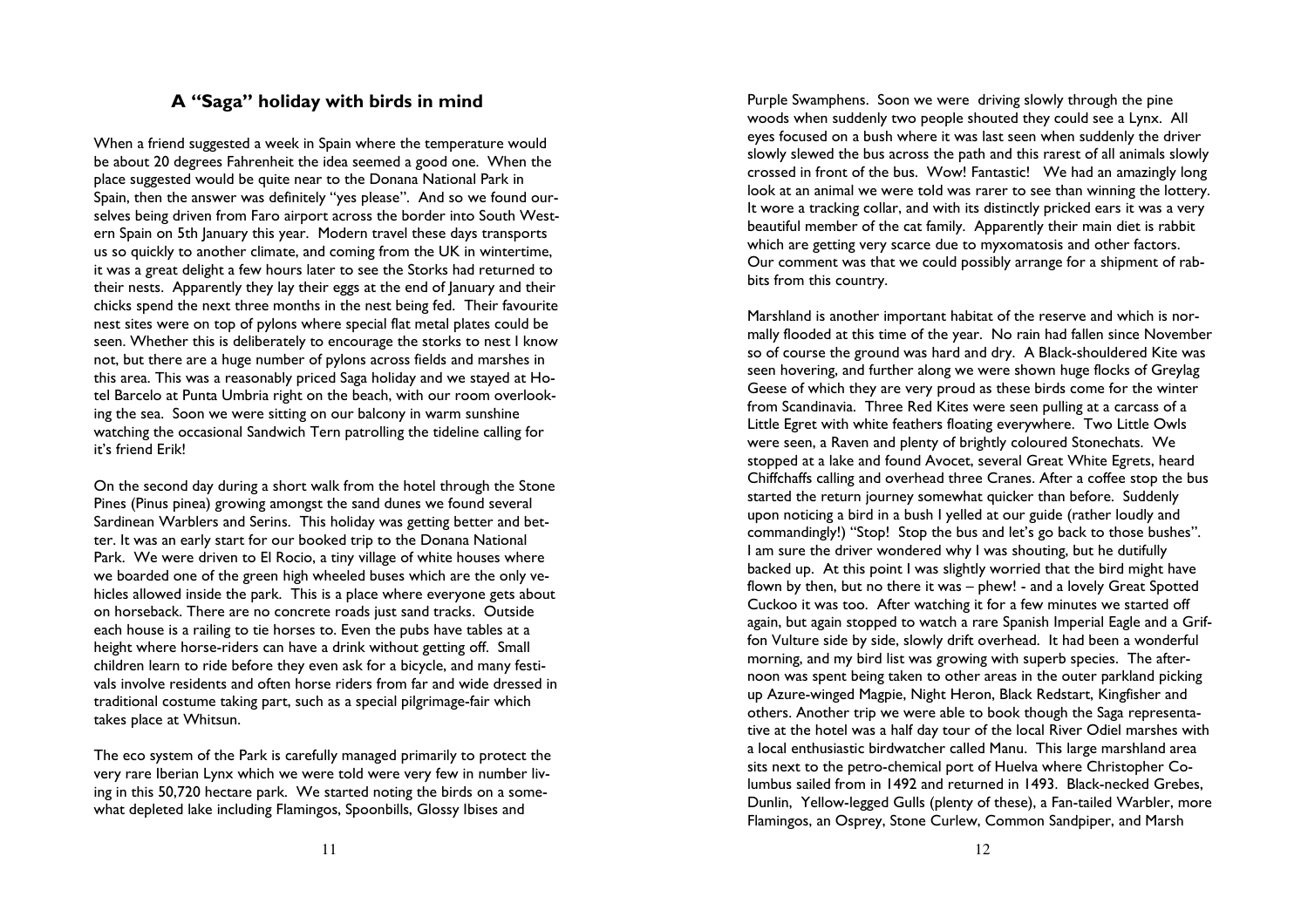Harriers were soon on our list. Bar-tailed and Black-tailed Godwits, Curlew and Whimbrel plus lots more were found. At this point I put in a request for some some Audouin's Gulls and at last these were found on a sandy spit with other gulls and lots of action packed Sanderling. We also had several views of a bird which is still being debated upon. It is either a Little Egret which has melanistic features, or a very rare Western Reef Egret, or a hybrid between these species. Apparently there is an ongoing debate within the Spanish birding world as to its taxonomy. On the way home both Great Grey and a Lesser Grey Shrike were seen.

Another interesting trip was through the hills of the Sierra de Aracena to Aracina and beyond. We passed the huge open-cast mine of the Rio Tinto Company, which is the largest of its type in Europe, and we stopped in the company's central meeting building for coffee with the retired men, playing dominos with great enthusiasm at nearby tables. As we left an elderly man got up with the aid of his stick to point out a picture on the wall showing a very ancient train and a man on the footplate. Even without knowing much Spanish we all realized this was him when the mine was being worked. The mine had been worked since Roman times for its valuable minerals but conditions were always very unhealthy for the workers. When the British worked the mine the sick men were sent to British built hospitals in Punta Umbria for convalescence and sea air.

For lunch in Aracina my friend and I sat outside eating delicious tapas below the site of a  $12^{\text{th}}$  century Moorish fortress which had been demolished by the Knights Templar in the  $14<sup>th</sup>$  Century. Onwards and upwards as they say as later we were driven to yet another shrine in the hills, but by which time a couple of us were getting out our binoculars and were able to find the last good bird of the day – a female Lesser Spotted Woodpecker.

This was to be a great birdwatching holiday for me although not billed as such by Saga. My friend is not a bird-watcher but has come back with the list of 95 species which we saw and is impressing her many friends. Warm sunshine and good birds without very much walking is to be thoroughly recommended as a good winter's tonic. This resort is very quiet in winter, but during the summer months must heave with people visiting its wonderful sandy beaches.

Audrey Wende

## 2012 SDOS Subscriptions

SDOS subscriptions remain unchanged for 2012. Subscriptions are for a calendar year and are due on  $1<sup>st</sup>$  January.

| Ordinary:                     | £12 |
|-------------------------------|-----|
| Family (at same address): £18 |     |
| Junior:                       | 75  |

Life Membership rates are available on application.

Every year I have to send out renewal reminders to nearly a third of our members and, indeed, as I write (mid-January) I am still awaiting more than 50 subscriptions!

It would greatly ease this annual problem if more members set up Standing Order arrangements with their banks, especially those who do not regularly attend indoor meetings.

Standing Order forms are available from myself in paper or electronic format. Payments will not be debited from your account until 1<sup>st</sup> February.

Subscriptions for 2012 will be gratefully received at any indoor meeting or sent to me at: 41 St. Lawrence Avenue, Worthing, BN14 7JJ.

Thank you to the majority of members who have already paid their subscription or who have already set up a standing order arrangement.

## John Maskell Hon.Treasurer

sdostreasurer@tiscali.co.uk